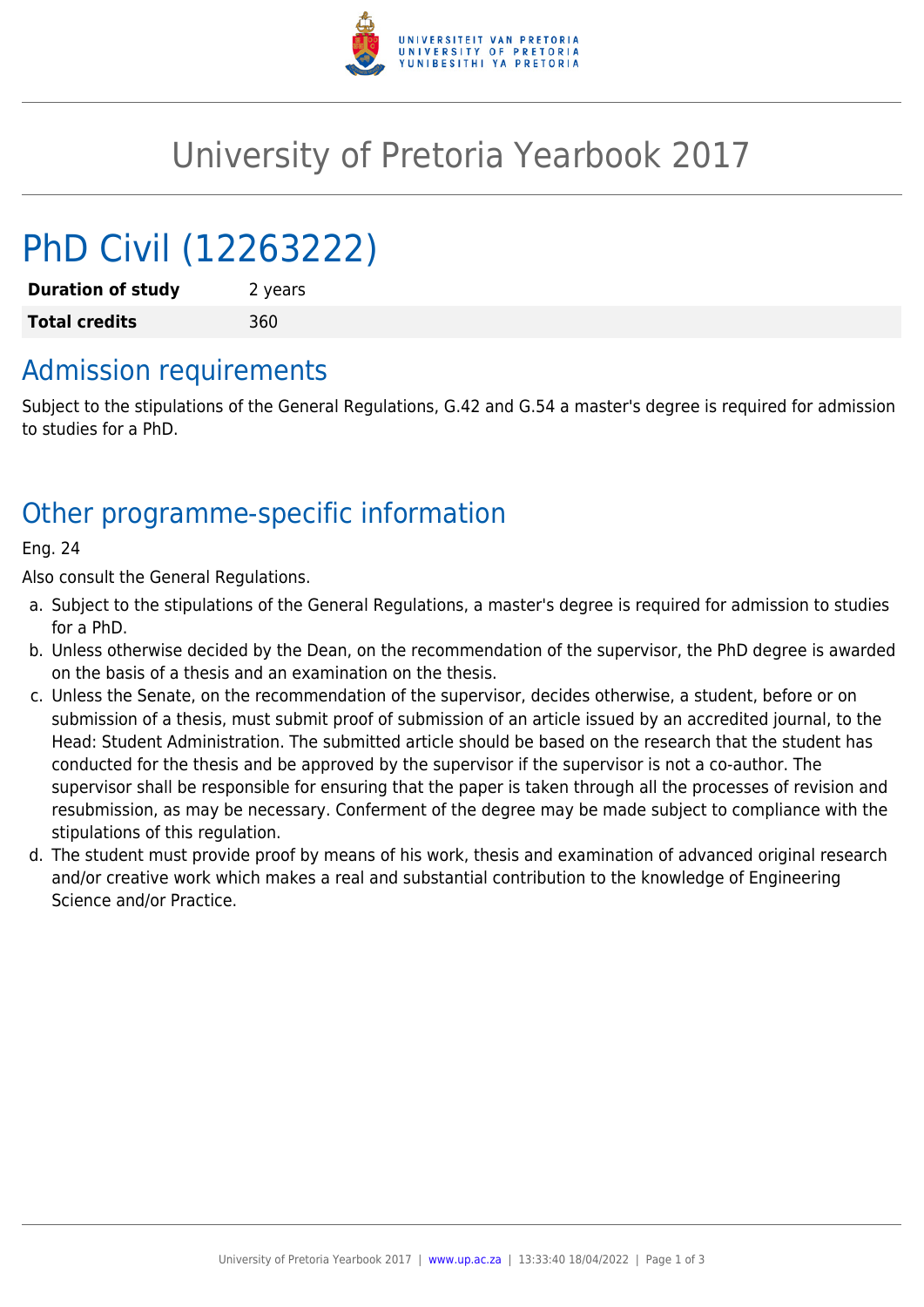

## Curriculum: Year 1

**Minimum credits: 360**

#### **Core modules**

[Thesis: Civil engineering 990](https://www.up.ac.za/mechanical-and-aeronautical-engineering/yearbooks/2017/modules/view/SIR 990) (SIR 990) - Credits: 360.00